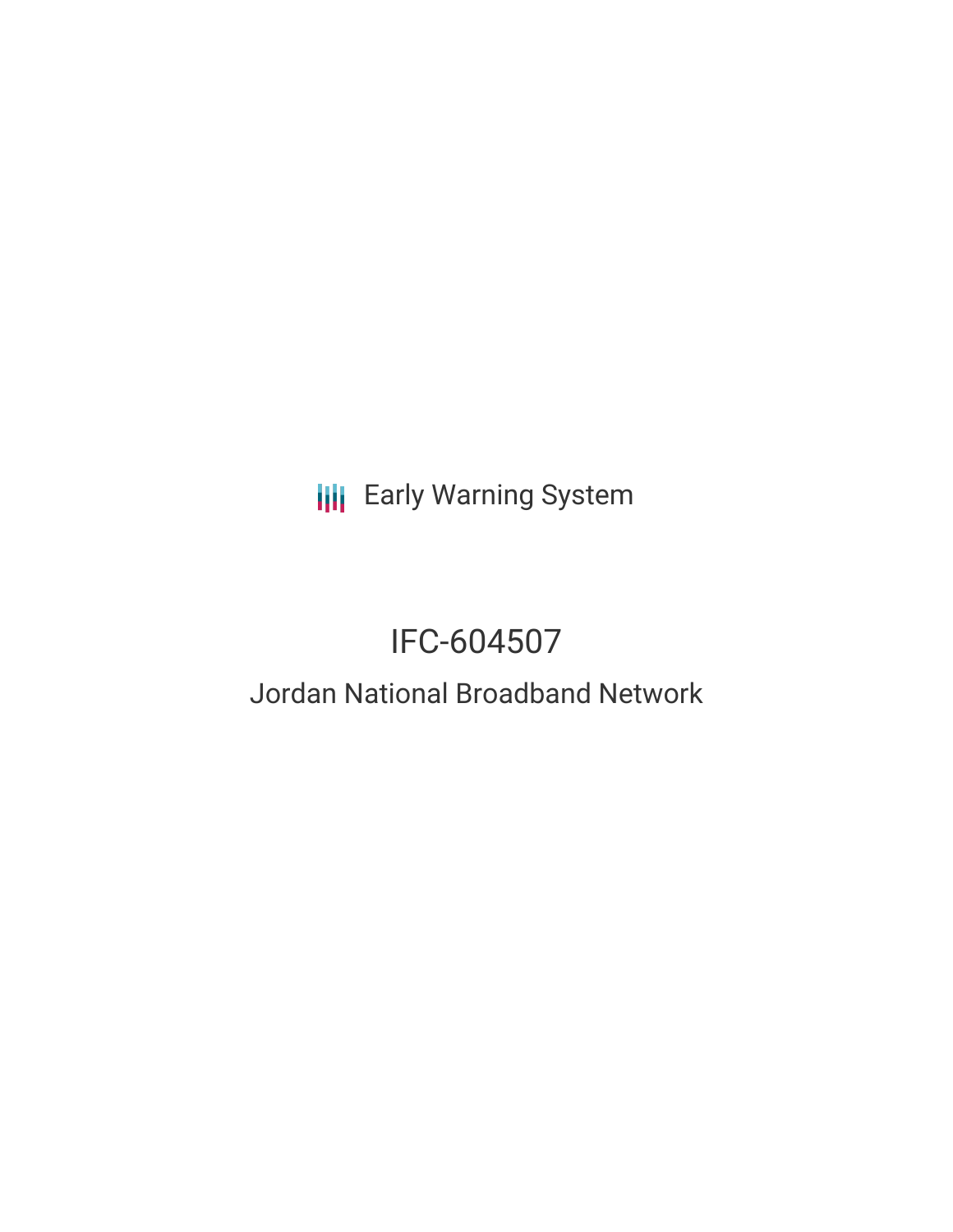

#### **Quick Facts**

| <b>Countries</b>              | Jordan                                       |
|-------------------------------|----------------------------------------------|
| <b>Financial Institutions</b> | International Finance Corporation (IFC)      |
| <b>Status</b>                 | Active                                       |
| <b>Bank Risk Rating</b>       | U                                            |
| <b>Voting Date</b>            | 2020-04-09                                   |
| <b>Borrower</b>               | Government of Jordan                         |
| <b>Sectors</b>                | <b>Communications, Technical Cooperation</b> |
| <b>Investment Type(s)</b>     | <b>Advisory Services</b>                     |
| <b>Project Cost (USD)</b>     | \$1.84 million                               |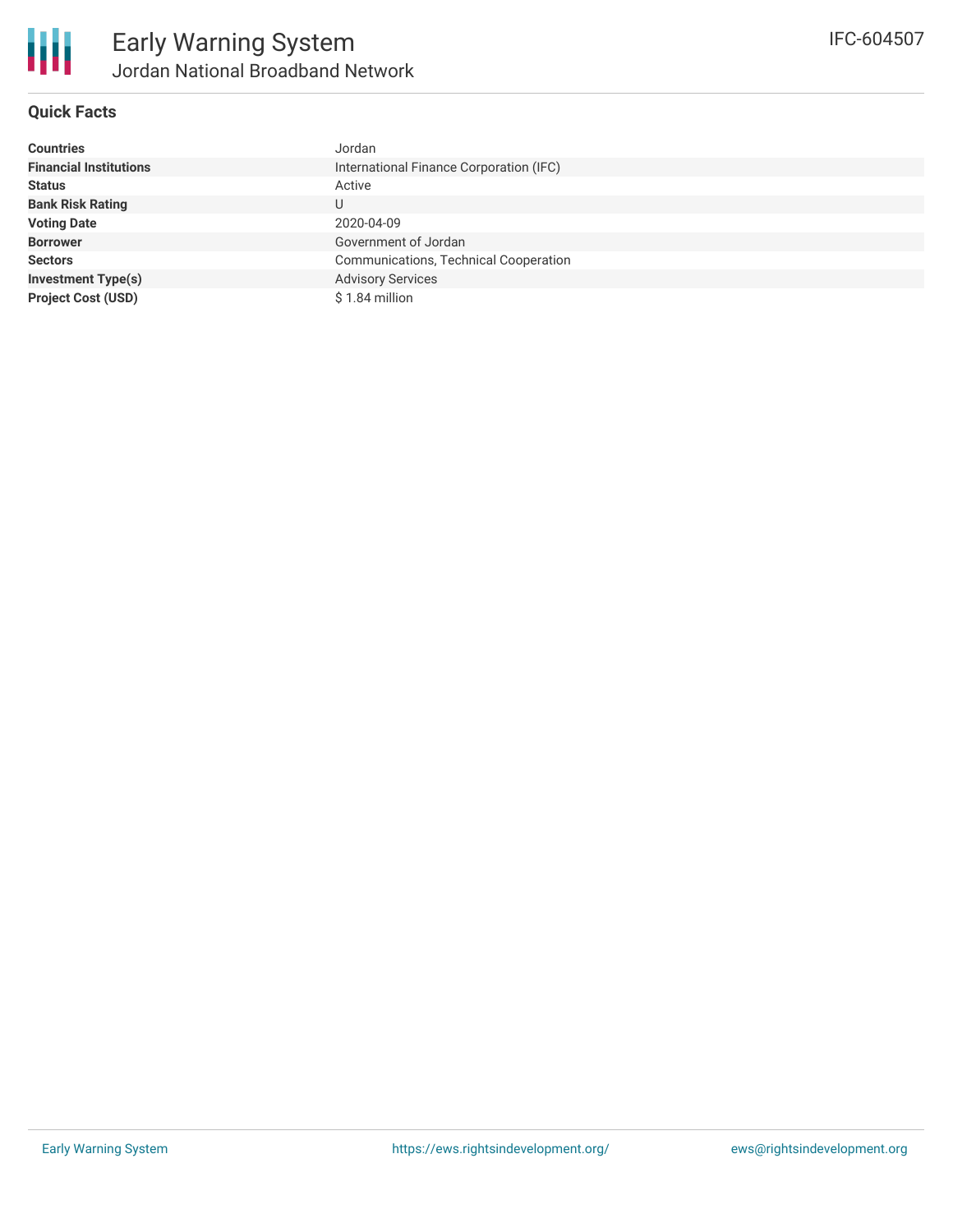

### **Project Description**

According to bank provided information, the Government of Jordan, through the Ministry of Digital Economy and Entrepreneurship, aims to engage the private sector to expand, finance, operate and maintain the National Broadband Network (NBN) and act as a wholesale player by commercializing the network spare capacity on a PPP basis. IFC will act as Lead Transaction Advisor to the Government of Jordan for this Project.

The National Broadband Network (NBN) Project is expected to take a stride beyond its current infrastructure so as to (i) provide high-speed internet connectivity to additional public entities, as well as to households and businesses by commercializing NBN's spare capacity and (ii) mobilize private sector investment for the network's expansion and upgrade.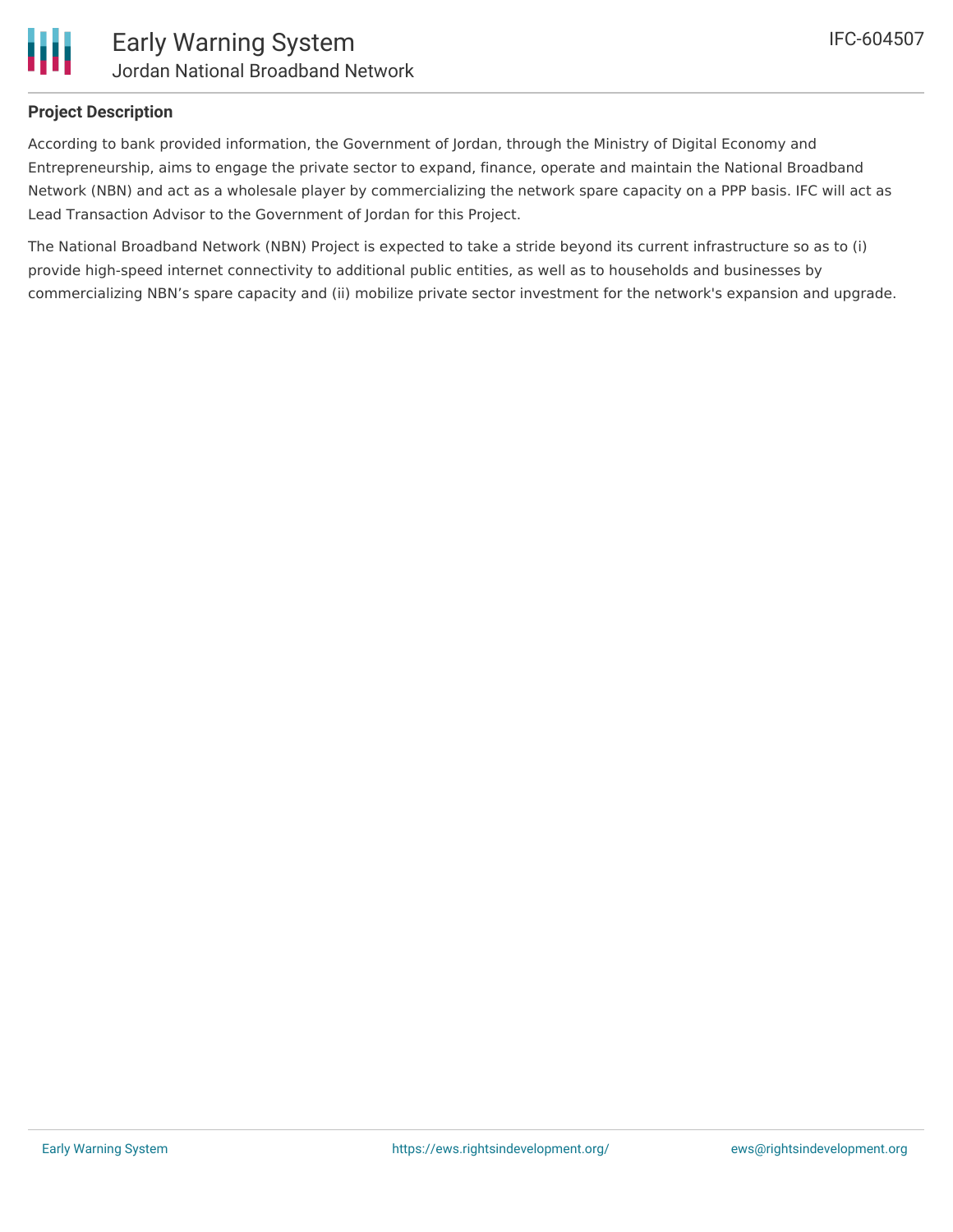

#### **Investment Description**

• International Finance Corporation (IFC)